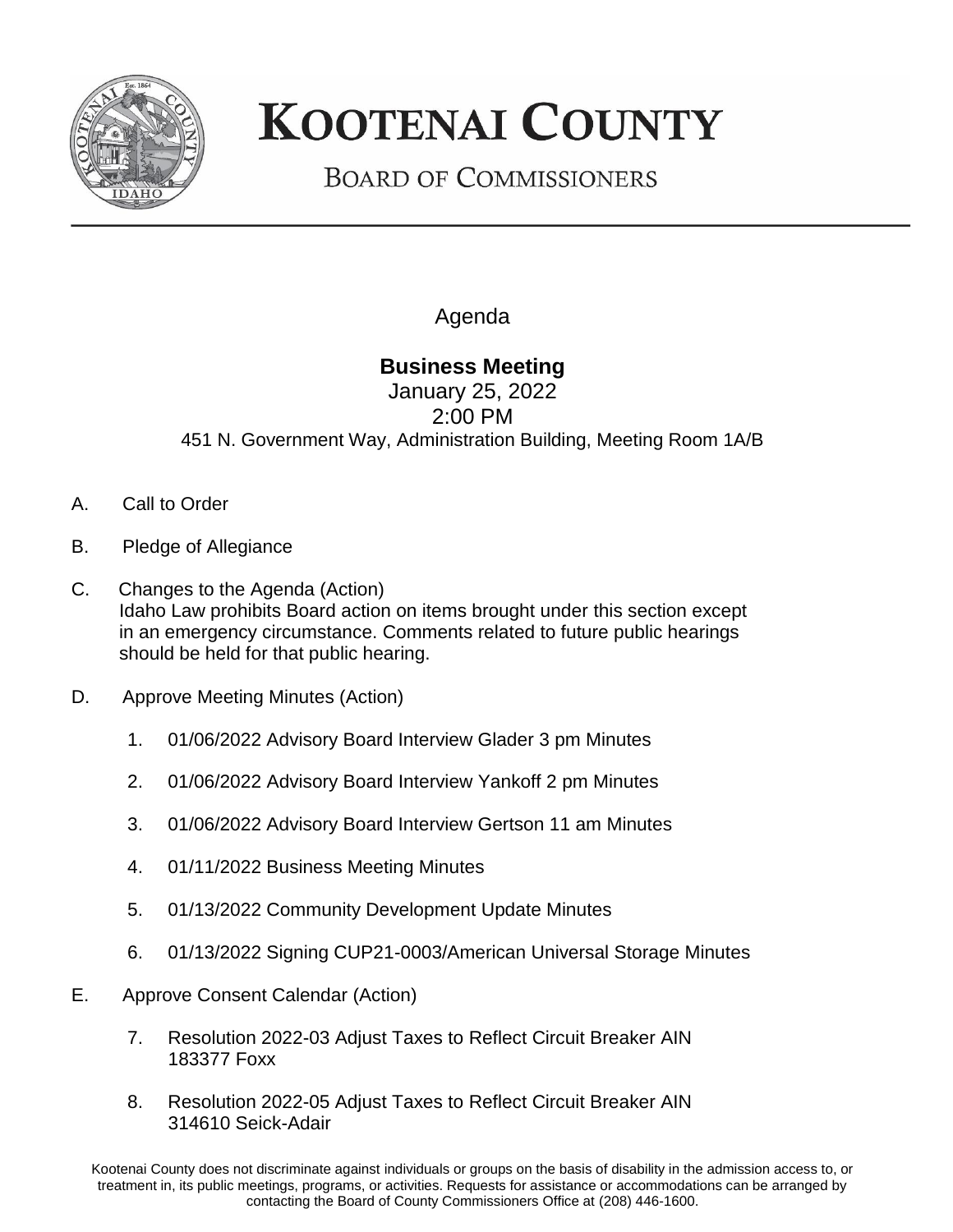- 9. Assessor Valuation Amendment Exemption 1
- 10. Assessor Valuation Amendment Exemption 2
- 11. Assessor Valuation Amendment 3
- 12. Human Resources PAF/SCF Report for PP03 FY22 Week 1
- 13. BOCC Signatures for Indigent Cases: 01/13/2022 01/19/2022
- F. Approve Payables List (Action)
	- 14. Payables List for January 17-21, 2022
- G. Business

|     | 15. Bid-Opening Bid#2022-01 / Solid Waste Farm Landfill Operations<br>Building / Solid Waste (Action)                                                                                                                                                                  | <b>JP Phillips</b>                |
|-----|------------------------------------------------------------------------------------------------------------------------------------------------------------------------------------------------------------------------------------------------------------------------|-----------------------------------|
|     | 16. Law Enforcement Protection Contract / City of Coeur d' Alene / Sheriff<br>(Action)                                                                                                                                                                                 | Undersheriff Dan<br><b>Mattos</b> |
|     | 17. Memorandum of Agreement / Kootenai County Fairboard / Sheriff<br>(Action)                                                                                                                                                                                          | <b>Will Klinkefus</b>             |
| 18. | Renewal contract with Delta Dental for 2022 with change in eligibility<br>only (to 1st of month after hire) / Delta Dental / Human Resources<br>(Action)                                                                                                               | Dorothy Cross                     |
|     | 19. Willamette Contract addendum for 2022 year, no rate increase /<br>Willamette Dental / Human Resources (Action)                                                                                                                                                     | Dorothy Cross                     |
|     | 20. FY23 Waterways Improvement Fund (WIF) Grant Application Sheriff<br>Marine Truck Replacement Grant Application / Idaho Department of<br>Parks and Recreation (IDPR) \$40,000 / Cash Match Vessel Funds<br>\$20,000 / Resource Management Office (Action)            | Jody Bleze                        |
|     | 21. FY23 Waterways Improvement Fund (WIF) Grant Application Sheriff<br>Marine Division Sonar Boat Re-Power Grant Application / Idaho<br>Department of Parks and Recreation (IDPR) \$42,669 / Cash Match<br>Vessel Funds \$42,669 / Resource Management Office (Action) | Jody Bieze                        |
|     | 22. FY23 Hazard Fuel Reduction Fire Grant Canfield Mountain Natural<br>Area/Veterans Centennial Park/Best Hill Grant Application / Idaho<br>Department of Lands (IDL) \$240,000 / No Match Requirement /<br><b>Resource Management Office (Action)</b>                 | Jody Bieze                        |
| 23. | Advisory Board: To discuss remaining openings on Advisory Boards<br>and existing applicants. / BOCC (Action)                                                                                                                                                           | Duncan                            |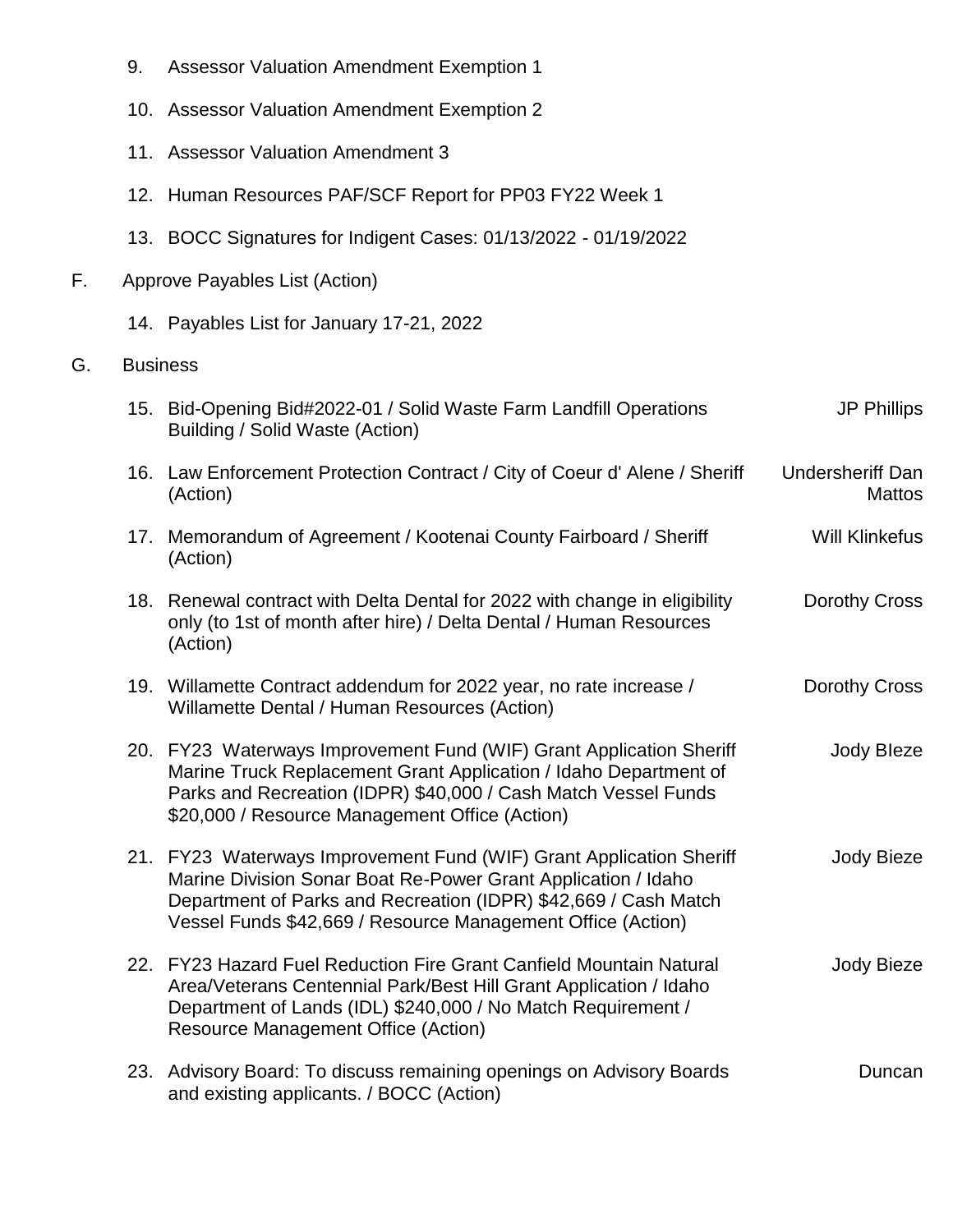|    | 24. FAA Grant Application-Construct Snow Removal Equipment (SRE)<br>Building Grant Application / Federal Aviation Administration (FAA)<br>\$2,937,000 / Cash Match \$220,275 / Airport (Action) | Steven Kjergaard   |
|----|-------------------------------------------------------------------------------------------------------------------------------------------------------------------------------------------------|--------------------|
|    | 25. Resolution 2022-10 / Designate Polling Places per I.C. 34-302 and<br>Approve Ballot Order per I.C. 34-902 for March 8, 2022 School<br>Election / Elections (Action)                         | Asa Gray           |
|    | 26. Correspondence - Board Approval: National Transit Database (NTD)<br>CEO Certification for Reporting Purposes / Resource Management<br>Office (Action)                                       | Jody Bieze         |
|    | 27. Appoint Hutcheson / Snyder / Manley / Nelson/Maxwell / Trueblood /<br>Steiner/ Merrifield / Fleet Management Task Force / Board of<br><b>Commissioners (Action)</b>                         |                    |
|    | 28. Galena Consulting Contract (Discussion)                                                                                                                                                     | <b>Bill Brooks</b> |
|    | 29. Status Update Pending/Board of Commissioners (Discussion)                                                                                                                                   |                    |
| Н. | <b>Public Comment (Discussion)</b><br>This section is reserved for citizens wishing to address the Board regarding a<br>county related issue.                                                   |                    |

I. Adjourn

## *To attend this meeting remotely:*

- The live meeting can be viewed at <https://www.youtube.com/KootenaiCountyIdaho>
- To participate or listen via telephone dial (339) 207-6050
- Please be sure to keep your devices on mute to limit background noise.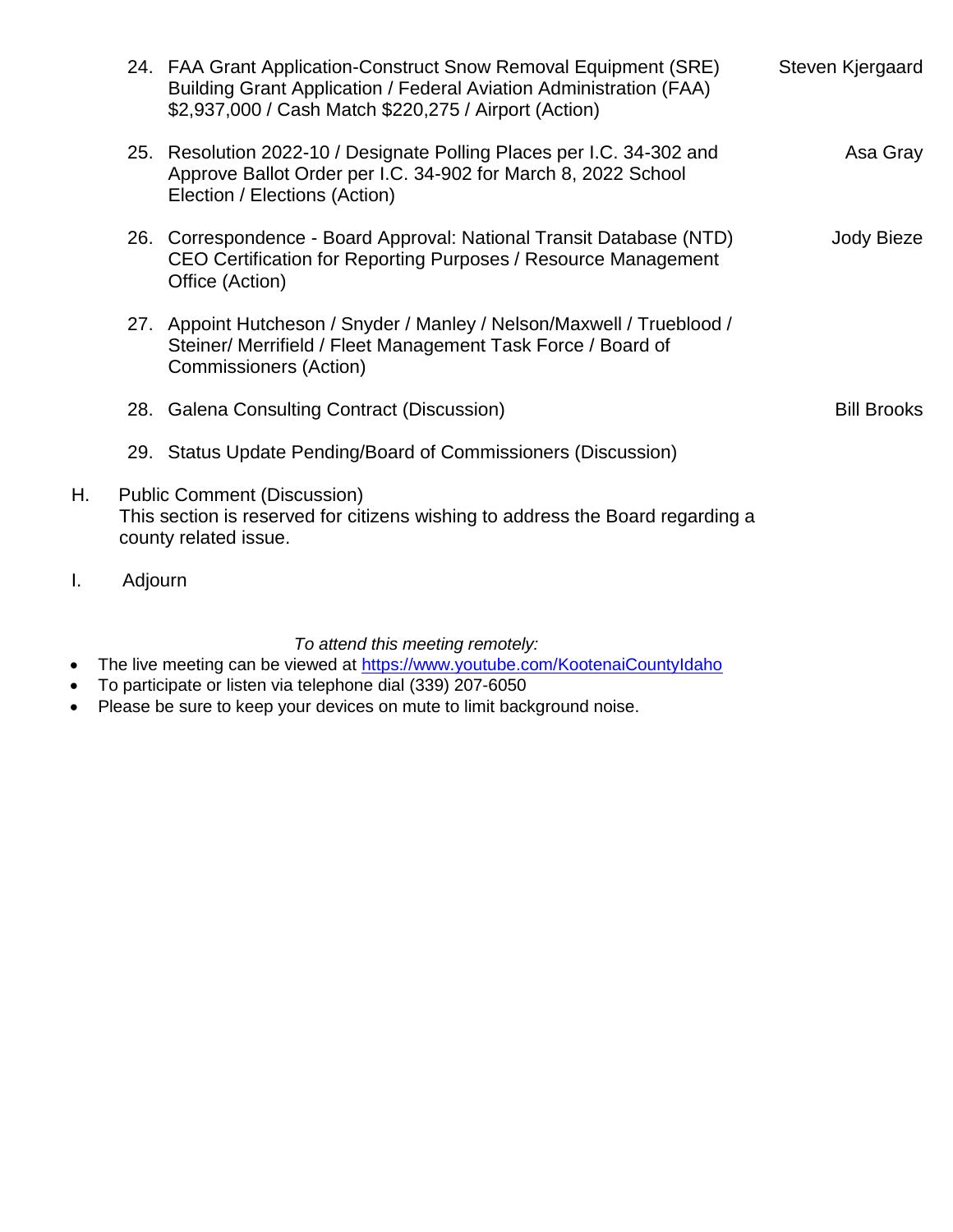| <b>Status Update Pending Items</b> |                                |              |        |              |                                                                                                                                                                                                                                                                                                                                                                                                                                                                                                                                                                                                                                                                                                                                          |  |
|------------------------------------|--------------------------------|--------------|--------|--------------|------------------------------------------------------------------------------------------------------------------------------------------------------------------------------------------------------------------------------------------------------------------------------------------------------------------------------------------------------------------------------------------------------------------------------------------------------------------------------------------------------------------------------------------------------------------------------------------------------------------------------------------------------------------------------------------------------------------------------------------|--|
|                                    | <b>January 25, 2022</b>        |              |        |              |                                                                                                                                                                                                                                                                                                                                                                                                                                                                                                                                                                                                                                                                                                                                          |  |
| Date<br><b>Started</b>             | Project                        | <b>Chris</b> | Leslie | Bill         | <b>Status</b>                                                                                                                                                                                                                                                                                                                                                                                                                                                                                                                                                                                                                                                                                                                            |  |
| 12/9/2019                          | <b>Facilities</b><br>Expansion | x            | X      | X.           | 11/2 - Addition to west side of Justice Bldg. Funding from ARPA. Start CMGC RFQ<br>process with Cory Trapp<br>11/9 - No update<br>11/16 - Leslie meeting with EOs. Will tour Ada courthouse Nov 19<br>11/23 - Toured Ada Courthouse and met with LCA. Amendment coming to cover<br>change from stand alone building to Justice Center expansion<br>11/30 - Amendment signed and designs expected in February<br>1/11 - LCA to meet with stakeholders in Jan, then the BOCC                                                                                                                                                                                                                                                               |  |
| 12/10/2019                         | <b>PAC Airport Lease</b>       |              |        | $\mathbf{x}$ | 10/5 - Steven (Oct 4th mtg) to provide draft lease options w/graduated rates<br>10/19 - No Update<br>10/26 - Lease completed. Steven to present lease to PAC, copy commissioners<br>11/2 - Survey update complete. Will have lease ready soon<br>11/9 - Chris met with Wally. He will meet w/Steven for counter proposal<br>11/16 - Steven will reach out with 21 cents/square foot with 3 year escalation 11/23<br>Steven sent lease to PAC<br>11/30 - No update<br>12/7 - Deadline given<br>12/14 - Wally will bring to the PAC Board<br>12/21 - Wally made counter offer. Steven to weigh in<br>12/28 - Steven & Bill to sit down with PAC<br>1/4 & 11 & 18- Lease agreed upon. Will be signed by PAC and come to business<br>meeting |  |
| 12/23/2020                         | <b>Financial Snapshot</b>      | X            | X      | X            | 1/4 - All departments within 25% for first quarter<br>2/1 Next update                                                                                                                                                                                                                                                                                                                                                                                                                                                                                                                                                                                                                                                                    |  |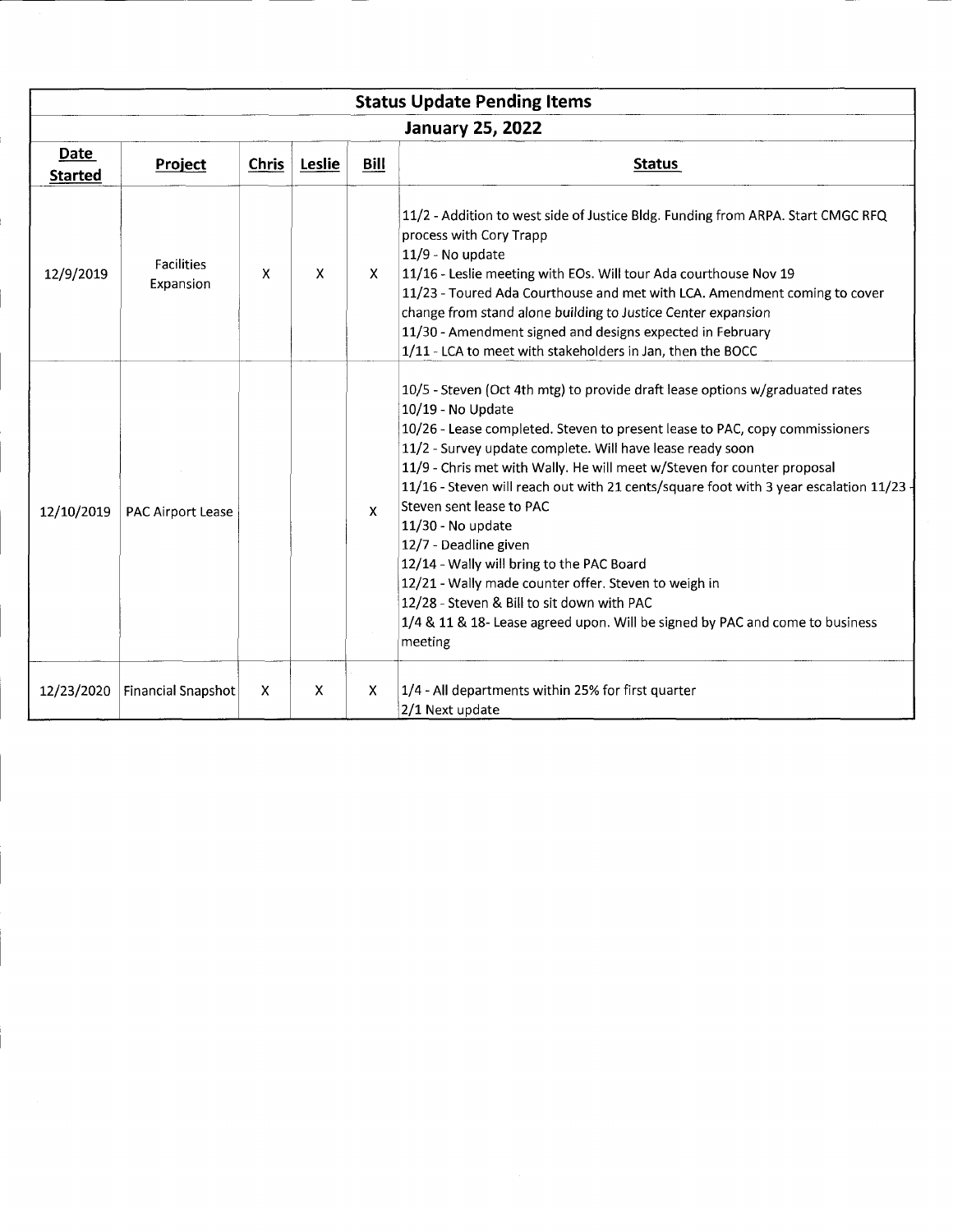| <b>Status Update Pending Items</b> |                        |       |              |              |                                                                                                                                                                                                                                                                                                                                                                                                                                                                                                                                                                                                                                                                                                                                                                                                                                                                                                                                                                                                                                                                                           |  |
|------------------------------------|------------------------|-------|--------------|--------------|-------------------------------------------------------------------------------------------------------------------------------------------------------------------------------------------------------------------------------------------------------------------------------------------------------------------------------------------------------------------------------------------------------------------------------------------------------------------------------------------------------------------------------------------------------------------------------------------------------------------------------------------------------------------------------------------------------------------------------------------------------------------------------------------------------------------------------------------------------------------------------------------------------------------------------------------------------------------------------------------------------------------------------------------------------------------------------------------|--|
| <b>January 25, 2022</b>            |                        |       |              |              |                                                                                                                                                                                                                                                                                                                                                                                                                                                                                                                                                                                                                                                                                                                                                                                                                                                                                                                                                                                                                                                                                           |  |
| Date<br><b>Started</b>             | Project                | Chris | Leslie       | <b>Bill</b>  | <b>Status</b>                                                                                                                                                                                                                                                                                                                                                                                                                                                                                                                                                                                                                                                                                                                                                                                                                                                                                                                                                                                                                                                                             |  |
| 5/24/2021                          | Impact Fee<br>Analysis |       |              | $\mathsf{X}$ | 5/24 - Bill to work on this week<br>6/21 - No update<br>7/6 - No update<br>7/20 - No update<br>7/26 - Bill working with David Callahan on a resolution<br>8/3 - Delayed due to people on vacation<br>8/10 - Bill Gave Boise example<br>8/24 - Put on hold for 2 months. Bill will contact Galena Group out of Boise<br>10/5 - Towards end of October<br>10/19 - Later this week<br>10/26 - Bill called Gamena Group. Out of Office until next week.<br>11/2 - Next week<br>11/9 - Bill will schedule meeting with Anne Westcott to make presentation. Gave<br>info to Chris and Leslie<br>11/16 - Will schedule a meeting with Anne Westcott<br>11/23 - Wescott was available to meet second week in December, Bill told her to<br>wait until early January<br>11/30 - Second week of January<br>12/7 - Anne Wescott coming here Dec 15<br>12/21 - Bill waiting for response to his questions<br>12/28 - Waiting for response<br>1/4 - Contract ready for review and signature<br>1/11 & 18 - Contract with legal                                                                         |  |
| 8/24/2021                          | North Lot land<br>sale |       | $\mathsf{X}$ |              | 8/24 - Greg to get price estimate& BOCC to approach owners of adjacent lots<br>8/31 - Chris had conversation with Widmyer & told him \$3.50-7 per square foot.<br>Waiting for a response. Will build fence if Conservatory doesn't purchase<br>9/7 - Chris to follow up with Widmyer<br>9/21 - No response from Widmyer<br>10/5 - Leslie to reach out to second property owner. Greg to reach out to<br>conservatory regarding fence placement<br>10/12 - Meeting Oct 18<br>10/19- Counter Coming<br>10/26 - Update next week<br>11/2 - Seek legal opinion regarding past offers and timing<br>11/9 - No update<br>11/16 - Fence for limiting liability and snow removal. Meeting with legal regarding<br>lot line adjustment<br>11/23 - Leslie left message with owner's father inquiring about counter proposal<br>11/30 - Nothing received<br>12/7 - Leslie to work with legal and send letter<br>12/14 - Working on letter<br>12/21 - Legal sending letter asking for contact<br>12/28&1/4 - Letter sent, waiting for response<br>1/18 - Leslie will consult with legal on next steps |  |